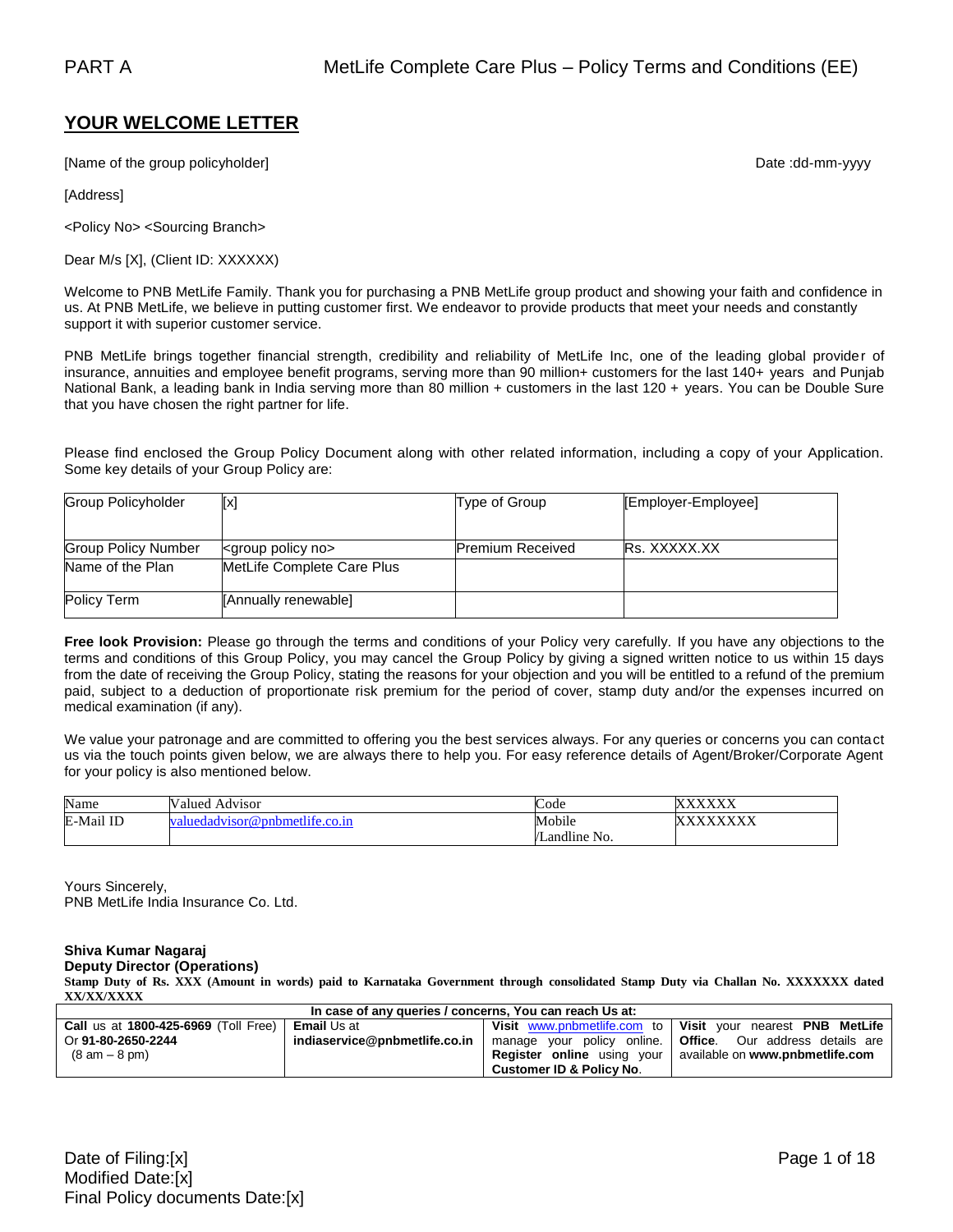# **GROUP POLICY PREAMBLE**

## **[MetLife Complete Care Plus]**

This is a contract of insurance between You and PNB MetLife India Insurance Company Limited. This contract of insurance has been effected on receipt of the premium deposit and is based on the details in the Application received together with the other information, documentation and declarations received from You for effecting a life insurance contract on the lives of the persons named in the **Group Policy Schedule** below.

We agree to pay the benefits under this **Group Policy** on the occurrence of the insured event described in **Part C** of this **Group Policy**, subject to the terms and conditions of the **Group Policy**.

On examination of the **Group Policy**, if You notice any mistake or error, please return the Policy document to Us in order that We may rectify the mistake/error.

Signed by and on behalf of PNB MetLife India Insurance Company Limited

[Signature] Shiva Kumar Nagaraj Deputy Director - Operations

# **GROUP POLICY SCHEDULE**

| Name of the Plan          | [MetLife Complete Care Plus]                         |
|---------------------------|------------------------------------------------------|
| <b>Nature of the Plan</b> | [Non-linked, non-participating group insurance plan] |
| <b>UIN</b>                | [117N0XXXXX]                                         |

| <b>Group Policy</b> | Date of | Issuina |  |
|---------------------|---------|---------|--|
| number              | Issue   | office  |  |

### **1. Details of the Group Policyholder**

Name of the Group Policyholder

#### **2. Group Policy Details**

| Date of Inception of the Group Policy |                                                         |
|---------------------------------------|---------------------------------------------------------|
| <b>Annual Renewal Date</b>            |                                                         |
| Term of Cover                         | One year from the Date of Inception of the Group Policy |
| Free Cover Limit / Risk Cover Limit   |                                                         |
| Policy currency                       |                                                         |
| Base Plan                             | MetLife Complete Care Plus                              |
| Riders Applicable                     |                                                         |
| Number of lives (At inception)        |                                                         |
| <b>Initial Premiums</b><br>Received   | Rs.                                                     |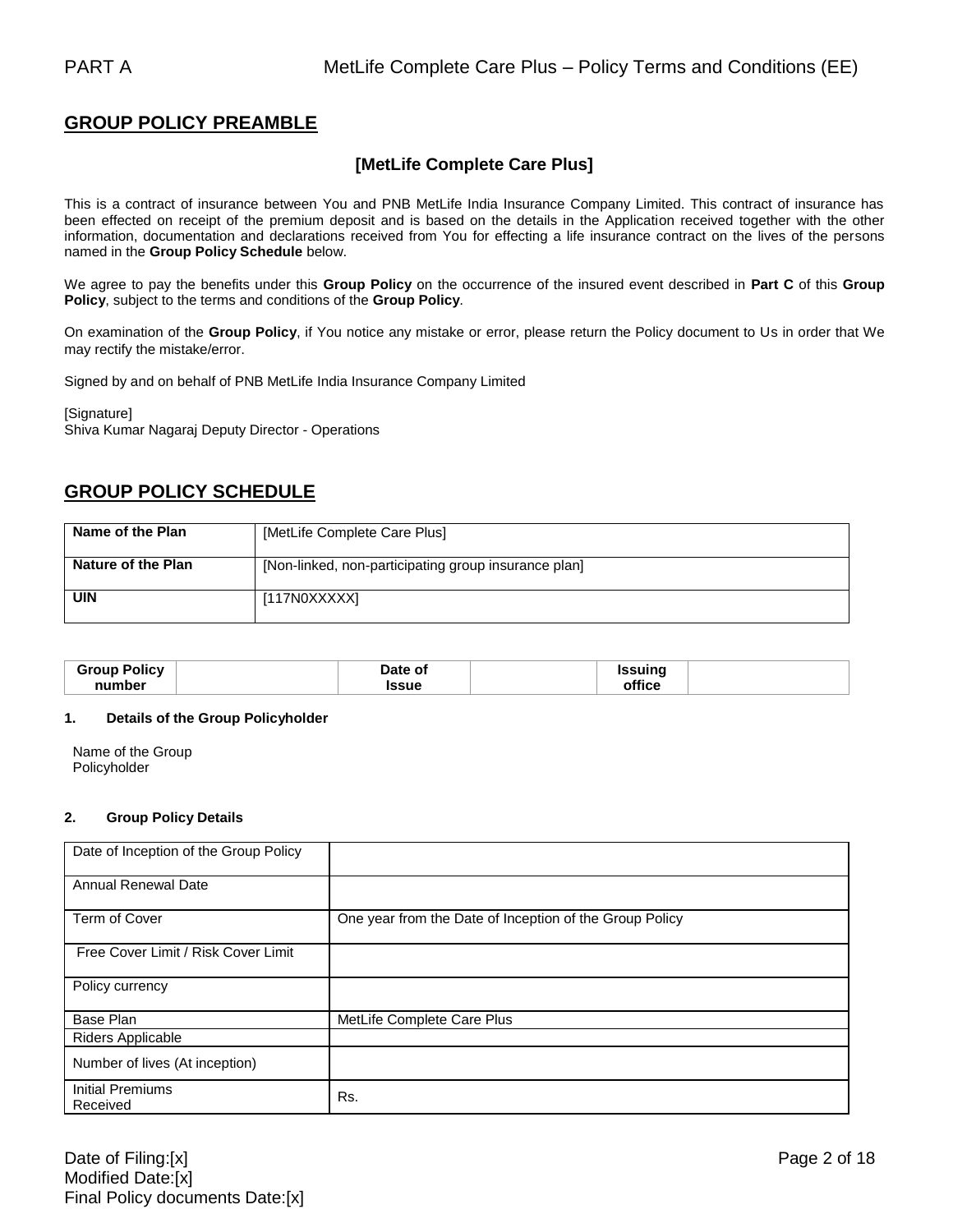| Initial Coverage Amount per Member | <sum assured="" coverage="" flat="" for=""><br/><sum assured="" category="" coverage="" each="" for="" graded=""></sum></sum> |
|------------------------------------|-------------------------------------------------------------------------------------------------------------------------------|
| Initial Total Coverage Amount      | Rs.                                                                                                                           |
| <b>Premium Due Dates</b>           |                                                                                                                               |
| Definition of Insured Member       |                                                                                                                               |
| <b>Risk Ceasing Age</b>            |                                                                                                                               |
| <b>Eligibility Criteria</b>        |                                                                                                                               |
| <b>Special Provisions</b>          | Accelerated Benefit Options <yes> / <no><br/>Waiting Period <applicable> / <not applicable=""></not></applicable></no></yes>  |

## **3. Coverage Structure**

| <b>Grade Description</b> | Base Plan | MetLife<br>Group ADB<br>Plus | MetLife Group SI<br>(only for Employer<br>Employee) | MetLife<br>Group<br><b>APTD</b><br>Plus | MetLife Group<br><b>APPD Plus</b> |
|--------------------------|-----------|------------------------------|-----------------------------------------------------|-----------------------------------------|-----------------------------------|
| Employee / Member Cover  |           | -                            | $\overline{\phantom{0}}$                            | -                                       | -                                 |

### **4. Contribution: Premiums to be borne by**

| Contribution | Grade Name | Base Plan | MetLife<br>Group<br>ADB Plus | MetLife<br>Group SI<br>(only for EE) | MetLife<br>Group<br><b>APTD</b><br><b>Plus</b> | MetLife<br>Group APPD<br><b>Plus</b> |
|--------------|------------|-----------|------------------------------|--------------------------------------|------------------------------------------------|--------------------------------------|
|              |            |           |                              | ۰                                    |                                                | $\overline{\phantom{0}}$             |
|              |            |           |                              | ۰                                    |                                                | $\overline{\phantom{0}}$             |

\*PH: Group Policyholder, IM: Insured Member

## **5. Details of Agent/Corporate Agent/Intermediary**

| Name           |  |
|----------------|--|
| License number |  |
| Phone number   |  |
| Address        |  |
| Email address  |  |

### **6. Premium Details**

| <b>Premium payment type</b>         | [Regular Premium] |
|-------------------------------------|-------------------|
| Premium amount<br>Service tax/cess* | Rs. <             |
| Total premium amount                | Rs. <             |

Includes service tax at prevailing rates. Premium rates are subject to change in case of any variance in the present rates or in the event of any new or additional tax/levy being made applicable/ imposed on the premium(s) by competent authority, the same would be borne by the **Group Policyholder**.

Date of Filing:[x] Page 3 of 18 Modified Date:[x] Final Policy documents Date:[x]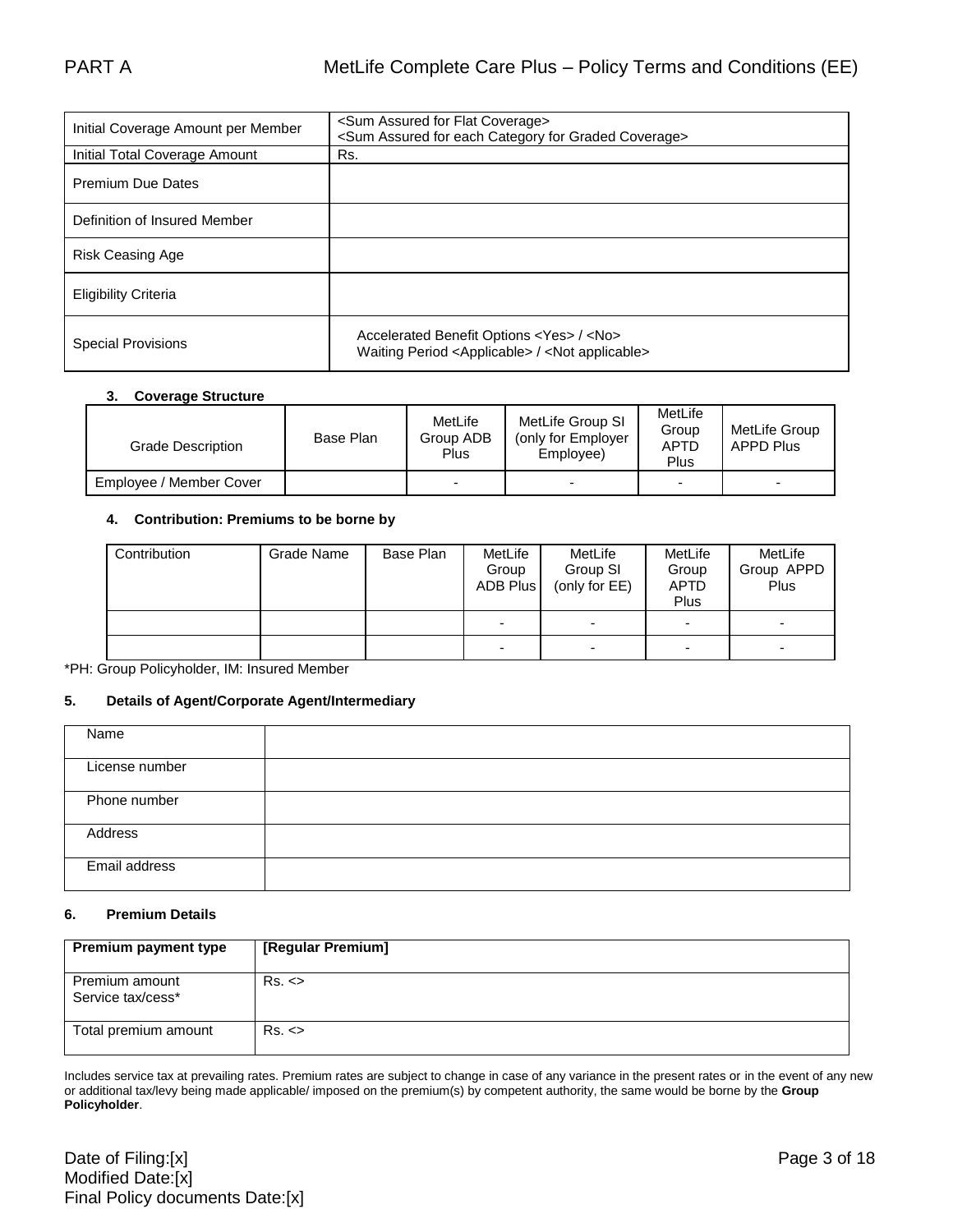# **DEFINITIONS APPLICABLE TO YOUR POLICY**

The words or terms below that appear in this **Policy** in initial capitals and **bold** type will have the specific meaning given to them below. These defined words or terms will, where appropriate to the context, be read so that the singular includes the plural, and the masculine includes the feminine.

- **1. Accelerated Benefit Option** means the option where, if in force, 100% of the **Sum Assured** is paid by Us, upon an **Insured Member** being diagnosed with a **Terminal Illness**.
- **2. Age** means the age as of last birthday.
- **3. Appointee** shall mean a person who is appointed by the **Insured Member** to receive the **Sum Assured** for and on behalf of the **Nominee**, if the **Nominee** is a minor on the date of the payment of the **Sum Assured** on the happening of the insured event.
- **4. Authority** means the Insurance Regulatory and Development Authority of India
- **5. Annual Renewal Date** means the date on which the **Group Policy** is due for renewal as stated in the **Group Policy Schedule**.
- **6. Date of Inception of the Group Policy** means the date on which this **Group Policy** is issued after **We** have accepted the risk under the **Application.** The **Date of Issue** is shown in the **Schedule**.
- **7. Effective Date of Coverage** is same as the **Date of Inception of the Group Policy**
- **8. Eligible Member** means a person who meets and continues to meet all the eligibility criteria specified in the **Group Policy Schedule**.
- **9. Free Cover Limit** means insurance coverage provided by Us under all group polices issued to a **Group Policyholder**  upon satisfying **Our** eligibility criteria**.** The **Free Cover Limit** amount is stated in the **Group Policy Schedule**.
- **10. Group Policy** shall mean this this contract of insurance, as evidenced by the **Policy Document**
- **11. Group Policy Schedule** means the policy schedule set out above that **We** have issued, along with any annexures, tables and/or endorsements, attached to it from time to time.
- **12. Insured Member** means an **Eligible Member** who is named as a person insured in the **Group Policy Schedule**.
- **13. Nominee** means the person named in the **Group Policy Schedule** to receive the benefits under the **Group Policy** in respect of the **Insured Member**.
- **14. Policy Document** means this **Group Policy**, any endorsements in this document issued by **Us**, the **Schedule**, the **Application** and the **Annexure**.
- **15. Premium** means the payment of one of the regular periodic payments that **You** pay or agree to pay to **Us** for effecting or continuing the coverage under this **Group Policy** as stated in the **Group Policy Schedule**.
- **16. Premium Due Date** means the date on which the **Premium** becomes payable as stated in the **Group Policy Schedule**.
- **17. Rider** means the rider terms and conditions that are attached to and form a part of the **Group Policy**. The **Group Policy Schedule** will specify if any **Riders** are available and in force under the **Group Policy**.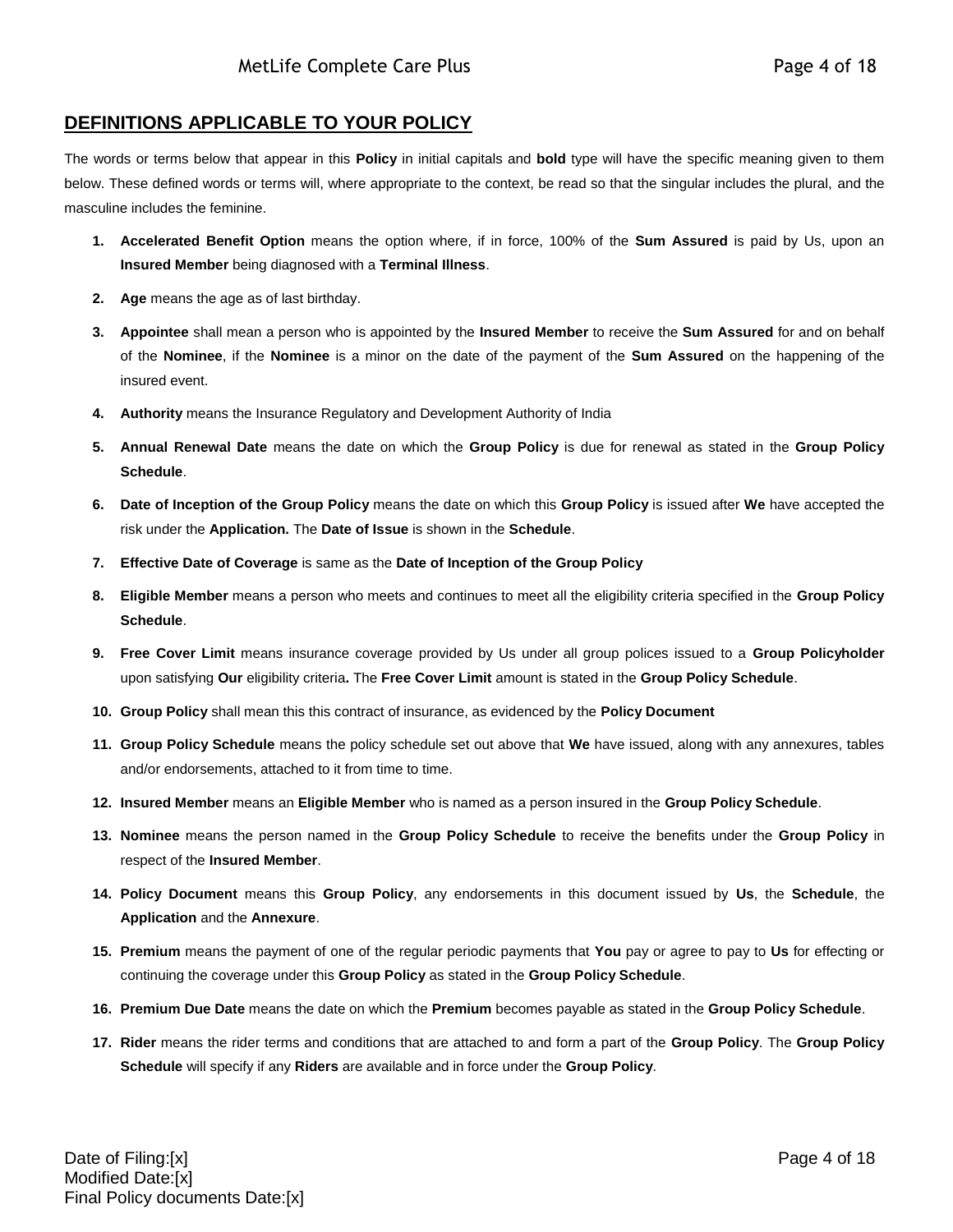- **18. Sum Assured** means the amount that **We** promise to pay upon the death of an **Insured Member** covered under this **Group Policy**.
- **19. Terminal Illness** means advanced or rapidly progressing incurable illness (excluding AIDS) certified by an attending consultant and **Our** Chief Medical Officer to the effect that life expectancy of the **Insured Member** is not greater than 6 months.
- **20. We**, **Us** or **Our** means PNB MetLife India Insurance Company Limited.
- **21. You** or **Your** means the **Group Policyholder** named in the **Group Policy Schedule**.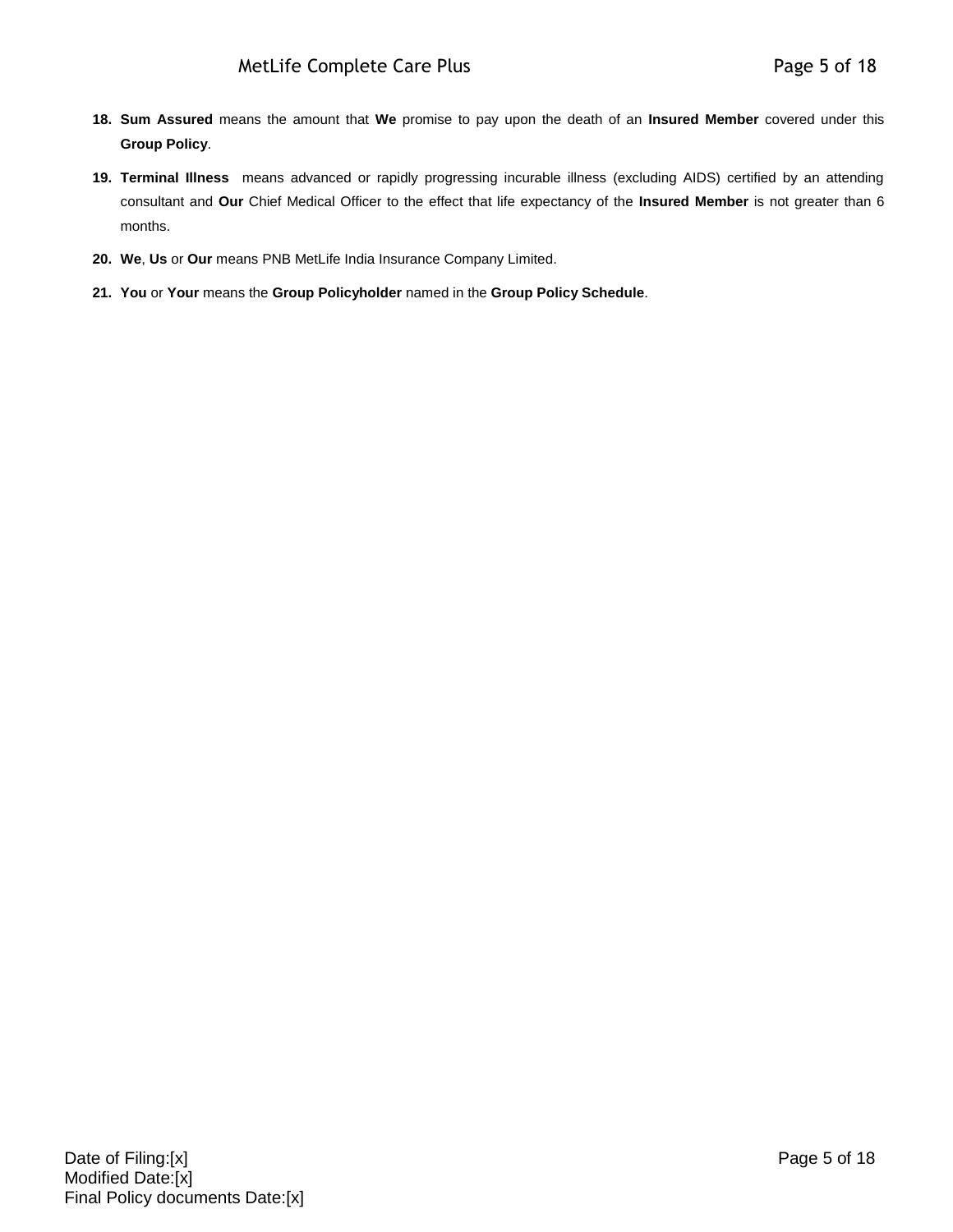# **POLICY FEATURES, BENEFITS & PREMIUM PAYMENT CONDITIONS Part - C**

# **1. Policy Features**

**MetLife Complete Care Plus** is a non-linked, non-participating group insurance product. This **Group Policy** offers the benefits listed below and is renewable annually. The benefits will be payable subject to the terms and conditions of this **Group Policy**, including the Premium Payment Conditions set out below.

#### **2. Commencement of Insurance Coverage for Insured Members**

- 2.1. For **Insured Members** whose total sum assured under all group policies held by the **Group Policyholder** with **Us** is less than or equal to the **Free Cover Limit**, the insurance coverage under this **Group Policy** shall commence on the **Effective Date of Coverage**.
- 2.2. For an **Insured Member** whose total sum assured under all group policies with **Us** is greater than the **Free Cover Limit**, insurance coverage up to the **Free Cover Limit** shall commence on the later of the **Effective Date of Coverage** or the date of written acceptance by **Us** of evidence of satisfaction of **Our** tests of insurability in accordance with **Our** board approved underwriting policy. Eligibility of the **Insured Member** for receiving coverage for the **Sum Assured** above the **Free Cover Limit** shall be determined after completion of the Individual Underwriting and coverage for such amount shall commence only from the date of written acceptance by **Us**.
- 2.3. If Individual Underwriting cannot be completed due to the **Insured Member**'s inability to complete the process within the time period specified by **Us**, or **We** decline coverage for the **Sum Assured** above the **Free Cover Limit** based on the results of the Individual Underwriting, the **Sum Assured** of such **Insured Member** shall be restricted to the **Free Cover Limit**.

For the purpose of this provision, Individual Underwriting means the process of identifying and classifying the potential degree of mortality risk on the life of an individual **Insured Member** for whom the **Sum Assured** is in excess of the **Free Cover Limit**, in accordance with **Our** Board approved underwriting policy.

### 2.4. **Increase or Decrease in Insurance Coverage of Insured Members**

- 2.5. The **Sum Assured** with respect to an **Insured Member** may be increased or decreased during the term of the **Group Policy** due to change in the employment status of the **Insured Member**. **We** and **You** can mutually agree in writing on such other rules for the purpose increasing or decreasing the **Sum Assured** to the **Insured Member**.
- 2.6. For an **Insured Member**, whose total sum assured under all group policies held by the **Group Policyholder** with **Us** after an increase in **Sum Assured** is less than the **Free Cover Limit**, the increased cover shall take effect on the date the **Insured Member** becomes eligible for the increased coverage based on the rules as agreed by Us.
- 2.7. For an **Insured Member**, whose total sum assured under all group policies held by the **Group Policyholder** with **Us** after an increase in **Sum Assured** is greater than the **Free Cover Limit**, the eligibility of the **Insured Member** for the portion of the increased **Sum Assured** in excess of the **Free Cover Limit** shall be determined in accordance with the Individual Underwriting process set out above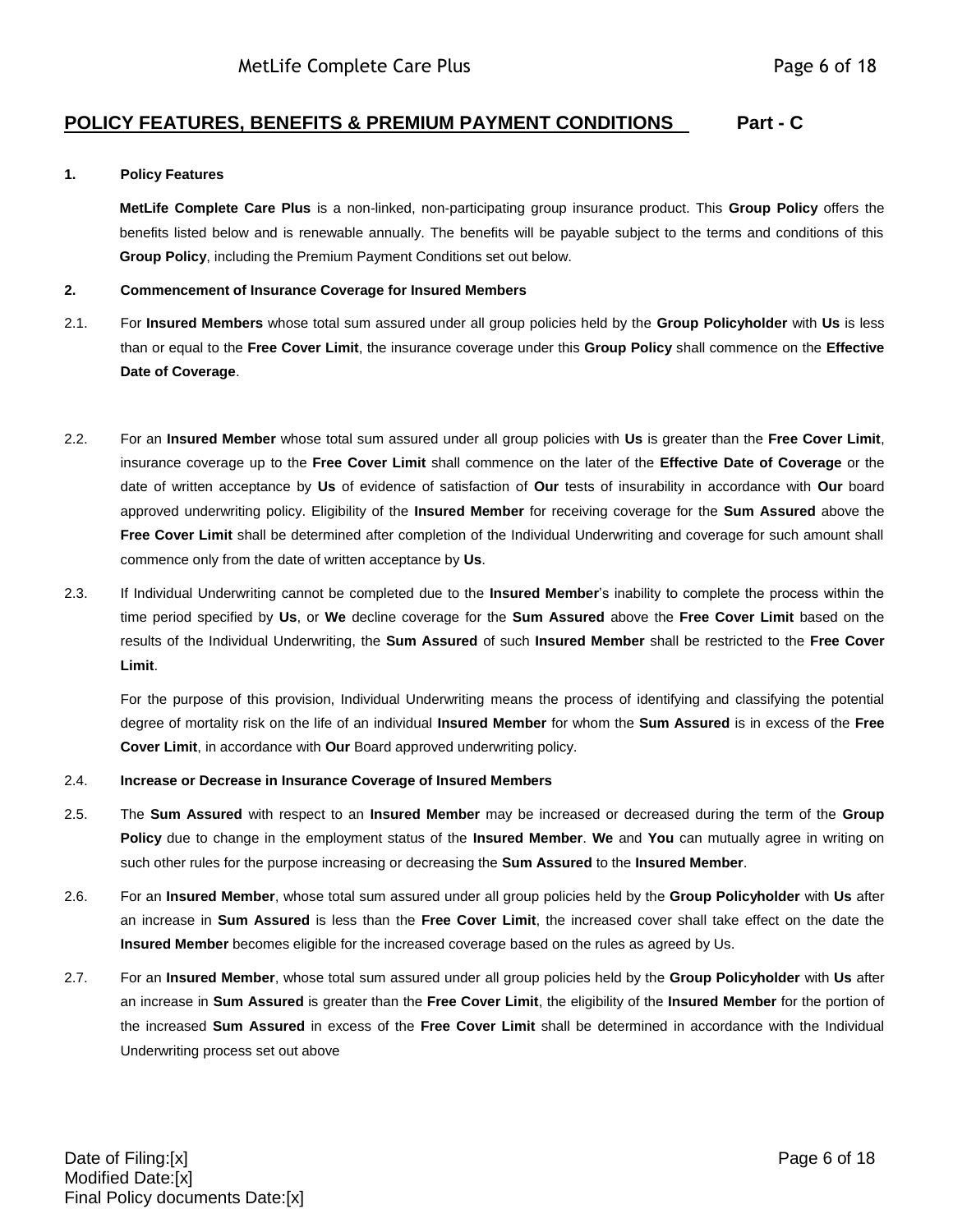#### **3. Policy Benefits**

#### 3.1. **Death Benefit for Insured Members**

On the occurrence of the death of an **Insured Member** when the **Group Policy** is in force **We** will pay the **Nominee** the **Sum Assured** unless the **Sum Assured** has already been paid to the **Nominee** under the **Accelerated Benefit Option**.

#### 3.2. **Accelerated Benefit Option**

This benefit will be available only if the **Group Policy Schedule** specifies that the **Accelerated Benefit Option** is in force for the **Insured Member**.

On the **Insured Member** being diagnosed with a **Terminal Illness** when the **Group Policy** is in force **We** will pay the **Nominee** the **Sum Assured**. Upon such payment of **Sum Assured**, the coverage of such **Insured Member** shall cease under the **Group Policy** and no further payment shall be made by **Us** upon the death of the **Insured Member** at a later date.

If the **Sum Assured** has been paid in respect of an **Insured Member** under the **Accelerated Benefit Option,** the **Insured Member** will be included as an **Insured Member** under the **Group Policy** on the next **Annual Renewal Date** only if the inclusion of that person as an **Insured Member** is in accordance with **Our** Board approved underwriting policy.

#### 3.3. **Payment to Nominees**

Upon the intimation of claim to **Us** by **You** in the manner prescribed under Clause 7 in Part D of this **Policy Document** and after **Our** scrutiny of the documents and satisfaction of the bonafides of the claim, **We** shall pay the **Sum Assured** under the **Group Policy** to the **Nominee(s)** and/or the **Appointee,** as the case may be, and shall stand discharged of **Our**  obligation under the **Group Policy,**.

#### 3.4. **Suicide Exclusion**

If the **Insured Member's** death is due to suicide (whether sane or insane at the time) within one year from the **Date of Inception of the Group Policy**, **Our** liability to make payment under the **Group Policy** will be limited to refunding 80% of the **Premium** received in respect of the **Insured Member**, without interest

This suicide exclusion will not be applicable if:

- (a) the group enrolled for this **Group Policy** is shifting from another life insurer or
- (b) the group has enrolled for this Group Policy for the first time, provided all **Your** employees compulsorily participate under the **Group Policy**.

#### **4. Premium Payment Conditions**

#### 4.1. **Premium rate**

For **Insured Member(s)** with coverage above the **Free Cover Limit**, the final **Premium** rate(s) and **Premium** shall be determined after completion of the Individual Underwriting for the **Insured Member(s)**, and such final **Premium** rate shall be applicable only on the **Sum Assured** above the **Free Cover Limit** as stated in the **Group Policy Schedule**.

#### 4.2. **Payment of Premium**

**You** shall pay the **Premium** in full by the **Premium Due Date** and in any event before the expiry of the grace period (a period of 15 days if the **Premium** is payable monthly and a period of 30 days if the **Premium** is payable in quarterly or half-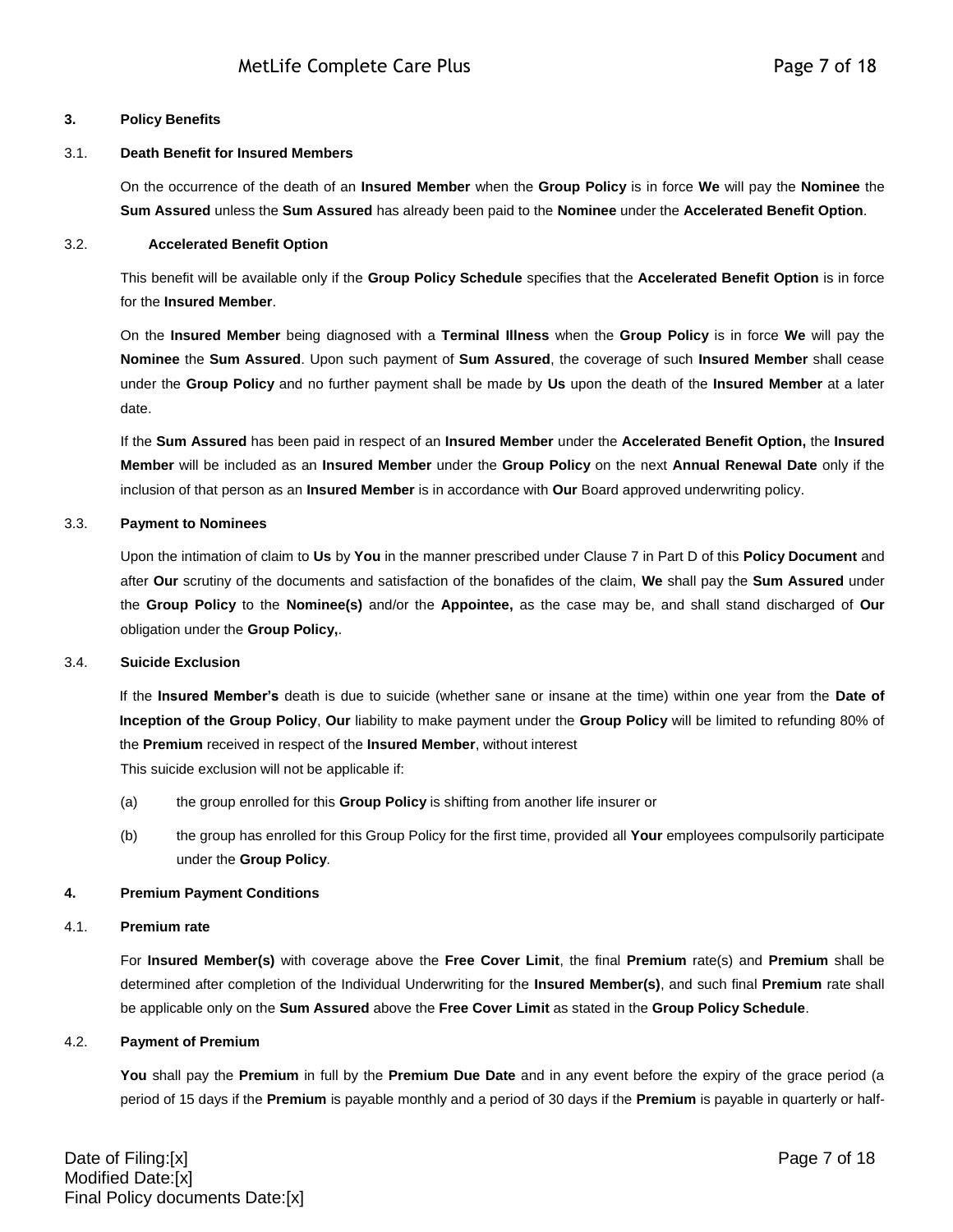# MetLife Complete Care Plus **Page 8 of 18** Analysis Page 8 of 18

yearly mode. If the **Premium** is not received in full at the expiry of the grace period the **Group Policy** shall lapse and insurance cover under this **Group Policy** for all **Insured Members** shall forthwith terminate. Upon the **Insured Member's** death during the grace period, the benefits under this **Group Policy** shall be payable in full. For any new **Insured Member** covered by this **Group Policy**, a proportionate **Premium** shall be charged from the day he becomes an **Insured Member**, up to the next **Annual Renewal Date** or the next **Premium Due Date** whichever occurs first. Insurance cover for such **Insured Members** shall not commence unless such proportionate **Premium** is paid to **Us**.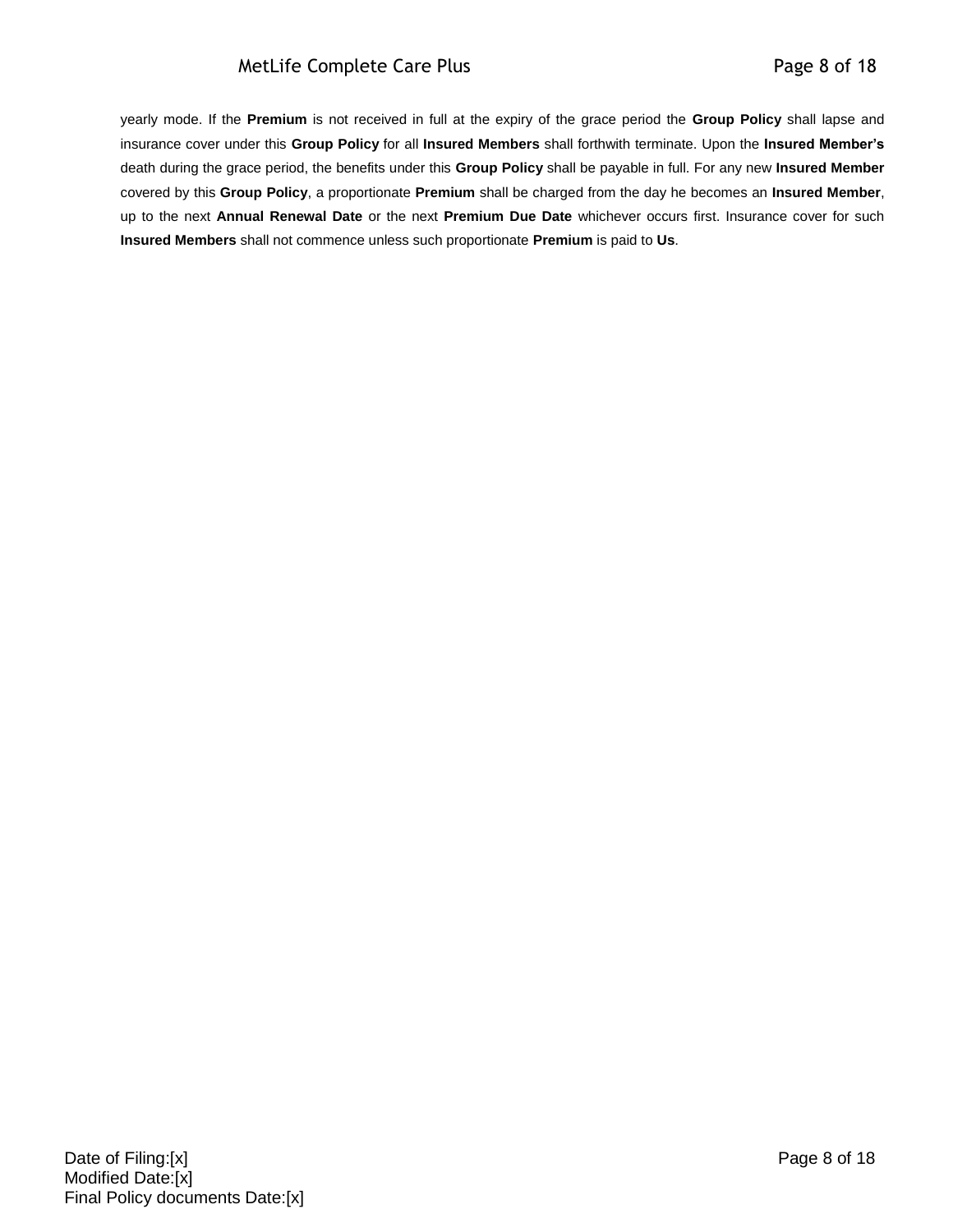# **GROUP POLICY SERVICING CONDITIONS**

**You are requested to refer to the Policy Servicing Conditions described below before making a request for Policy servicing to Us.**

#### **1. Free Look Period**

- 1.1. **You** have a period of 15 days from the date of receipt of the **Group Policy** to review the terms and conditions of this **Group Policy**. If **You** have any objections to the terms and conditions, **You** may cancel the **Group Policy** by giving written notice to **Us** stating its reasons for objection and **You** will be entitled to a refund of the **Premium** received subject to a deduction of proportionate risk premium for the period of cover, expenses incurred on medical examination of the **Insured Members** (if any) and the stamp duty charges. All rights under this **Group Policy** shall immediately stand extinguished at the cancellation of the **Group Policy**.
- 1.2. If the **Premium** is paid entirely by the **Insured Member** and the **Insured Member** disagrees with the terms and conditions of the **Group Policy**, he may cancel his coverage under the **Group Policy** by giving **Us** a written notice within 15 days of receiving confirmation of coverage stating the reasons for objection and **We** shall refund the **Premium** received in respect of such **Insured Member** after deducting proportionate risk premium for the period of cover, stamp duty charges and expenses towards medical examination, if any, for that **Insured Member**.

#### **2. Reinstatement**

The **Group Policy** may be reinstated within the earlier of 60 days from the date of lapse or within the next **Annual Renewal Date** provided that **You** give **Us** written notice for reinstatement along with the due **Premium** in full. The **Group Policy** will be revived in accordance with **Our** Board approved underwriting policy.

#### **3. Group Policy Renewal**

- 3.1. This **Group Policy** shall be renewed on mutually agreed terms, on the **Annual Renewal Date**.
- 3.2. If **You** decide to renew the **Group Policy** with **Us**, **You** shall communicate the decision to **Us** in writing before the **Annual Renewal Date** and **You** shall make the payment towards applicable renewal **Premium** on the **Annual Renewal Date**.

### **4. New Members Addition**

After the **Date of Inception of the Group Policy** or the **Annual Renewal Date**, an **Eligible Member** shall become an **Insured Member** only after due intimation to **Us** and submission of all information and details in the form and manner specified by **Us** provided coverage of such **Insured Member** shall commence in accordance with **Part C**. **We** shall require evidence of insurability for providing the group life cover to the **Insured Members** in accordance with **Our** Board approved underwriting policy.

### **5. Non-assignment of Benefits**

The benefits payable hereunder are strictly personal and cannot be assigned, charged or alienated in any way by the **Insured Members** or the **Nominees** or any other persons.

#### **6. Loan**

Loans are not available under this **Group Policy**.

Date of Filing:[x] Page 9 of 18 Modified Date:[x] Final Policy documents Date:[x]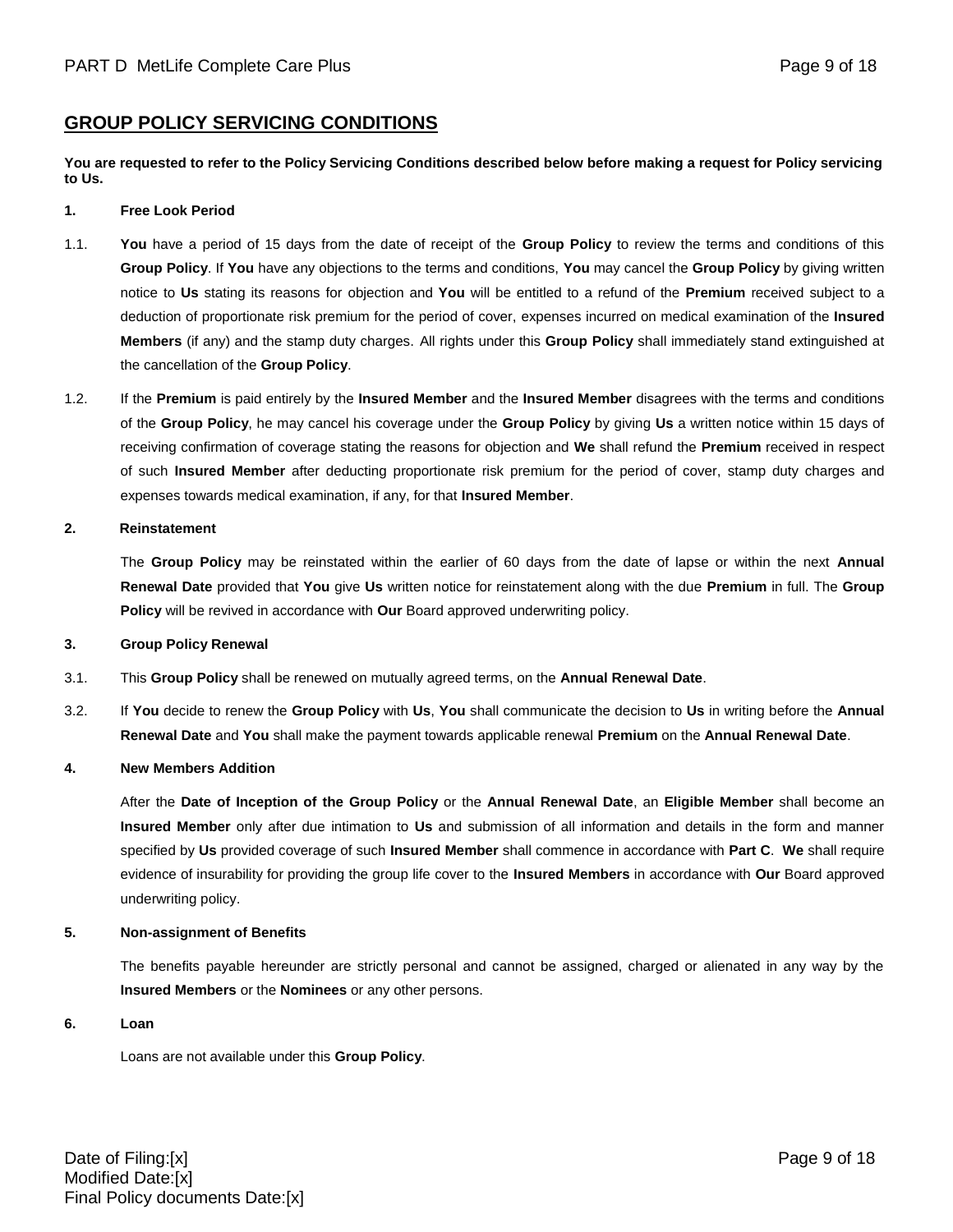## **7. Claims Procedure**

Written notification of a claim shall be given to **Us** along with following information and documentation within 30 days of the death of an **Insured Member** or as soon thereafter as is reasonably possible:

- (a) Claimant statement in format prescribed by **Us**, duly completed.
- (b) Certified copy of the official death certificate issued by a competent authority acceptable to **Us**.
- (c) Leave records of the **Insured Member**.
- (d) **Your** declaration and certificate that that the **Insured Member** was a member of **Your** group at the time of the death of **Insured Member**.
- (e) Last attending physician's certificate, in the format provided by the **Us**, if the death of the **Insured Member** is due to a natural cause.
- (f) Police inquest report and post mortem report if the death of the **Insured Member** is due to an unnatural cause.
- (g) Certification of the details of the **Nominee** (if any).
- (h) Any additional document(s) as required by **Us**.

Written notification of claims for payment of the **Accelerated Benefit Option** shall be given to **Us** along with following information and documentation within 30 days of the **Insured Member** being conclusively diagnosed with the **Terminal Illness** or as soon thereafter as is reasonably possible:

- (a) Claimant statement in format prescribed by **Us**.
- (b) Leave records of the **Insured Member**.
- (c) **Your** declaration and certificate that that the **Insured Member** is a member of **Your** group at the time of the conclusive diagnosis of the **Terminal Illness**.
- (d) Last attending physician's certificate, in the format provided by the **Us**.
- (e) Certification of the details of the **Nominee** (if any).
- (f) Any additional document(s) as required by **Us**.

In the event of delay in intimation of a claim to **Us**, due to reasons beyond **Your**/claimant's control, **We** may condone such delay on merits.

## **8. Provision of Information**

**You** shall furnish **Us** with all particulars relevant to the **Group Policy** and to the operation of this **Group Policy** and the particulars so furnished may be accepted by **Us** as conclusive. **You** shall also furnish the relevant particulars to **Us** upon an **Insured Member** or a **Nominee** becoming entitled to receive the benefits under the **Group Policy**, and **We** shall pay the appropriate benefits. Proof of existence and identity of the **Insured Member** or the **Nominee**, as the case may be shall be furnished to **Us** before the payment of benefit is made.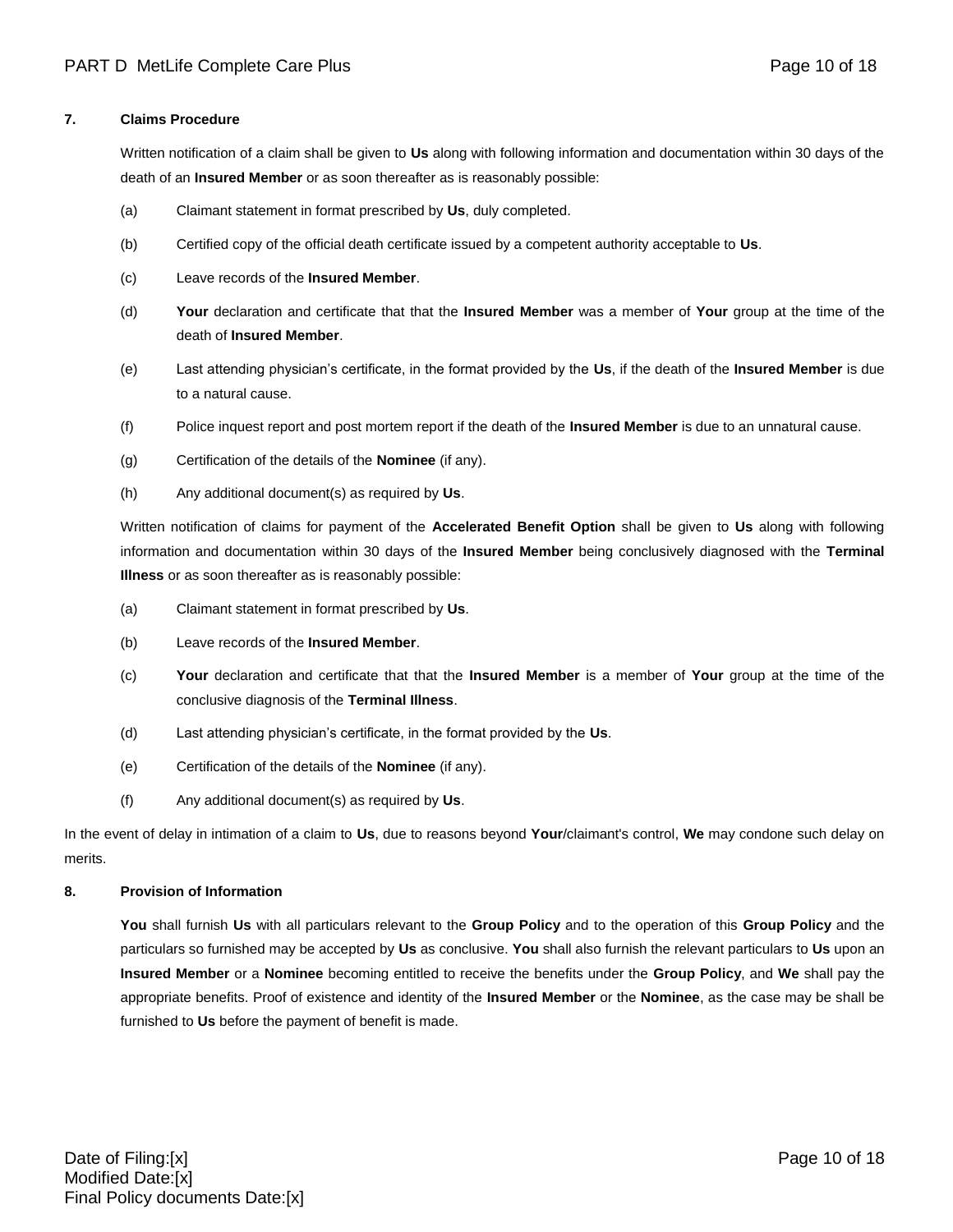## **9. Termination of the Group Policy**

- 9.1. Coverage under this **Group Policy** for all **Insured Members** shall terminate on the occurrence of the earliest of the following:
	- (a) Expiration as a result of non-payment of **Premium** due within the grace period or non-payment of renewal **Premiums** on the **Annual Renewal Date** as set out in **Part C**.
	- (b) Termination of the **Group Policy** by the **Group Policyholder.**

**You** may terminate this **Group Policy** by giving **Us** at least 30 days written notice. If the **Group Policy** is terminated by **You**, 100% of the unexpired **Premium** shall be refunded without interest, provided however in the event of such termination, the **Insured Member(s)** shall have the option to continue the risk cover on an individual basis till the expiry of the coverage.

- 9.2. Coverage of an **Insured Member** shall terminate automatically on the occurrence of earliest of the following:
	- (a) The **Insured Member's** death;
	- (b) Settlement of an **Accelerated Benefit Option** claim in respect of the **Insured Member** (if applicable);
	- (c) The date the **Insured Member** ceases to be an **Eligible Member** or resigns / retires / voluntarily withdraws from the membership.

Any termination of coverage of an **Insured Member** shall be without prejudice to any claim originating prior to the effective date of such termination. In case the **Insured Member** exits the **Group Policy** by way ceasing to be an **Eligible Member** or voluntarily withdraws from the membership, 100% of the unexpired **Premium** with respect to the **Insured Member** shall be refunded without interest.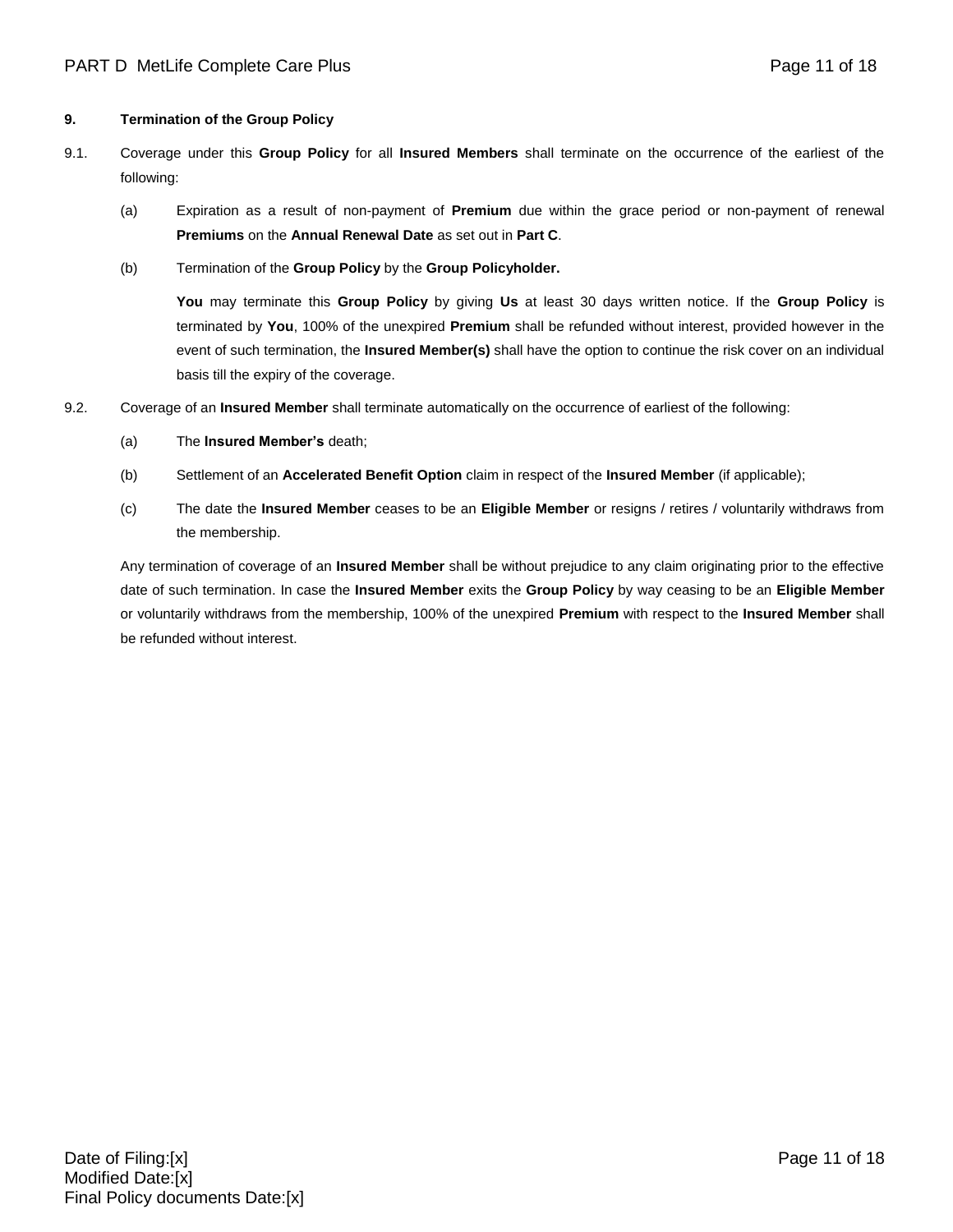# **POLICY CHARGES**

There are no policy charges applicable under this **Group Policy.**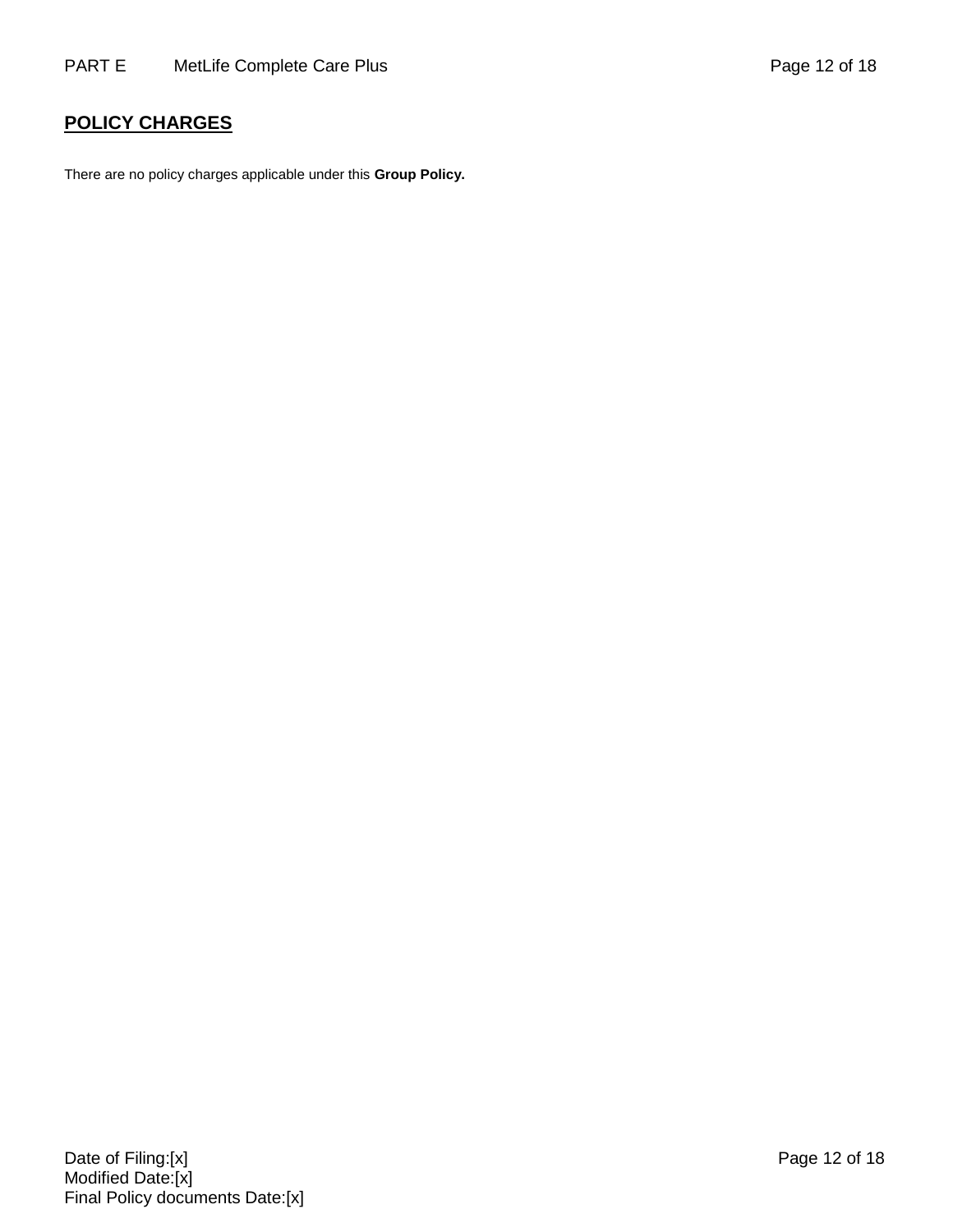## **GENERAL TERMS & CONDITIONS**

#### **The following general terms and conditions are applicable to Your Group Policy.**

#### **1. Assignment as per Section 38 of the Insurance Act 1938:**

**You** may transfer, assign or partially assign this **Policy** in accordance with and subject to the provisions of Section 38 of the Insurance Act, 1938, as amended from time to time, by giving **Us** prior written notice. A Leaflet containing the simplified version of the provisions of **Section 38** is enclosed in **Annexure** for your reference.

#### **2. Nomination as per Section 39 of the Insurance Act, 1938**

The **Insured Member** may nominate **Nominee(s)** or change an existing **Nominee** before the completion of **Policy Term** in accordance with and subject to the provisions of Section 39 of the Insurance Act, 1938 as amended from time to time. A Leaflet containing the simplified version of the provisions of **Section 39** is enclosed in **Annexure** for your reference

#### **3. Taxation**

Any tax benefits under the **Group Policy** shall be in accordance with the prevailing laws relating to taxation in India and any amendments thereto from time to time. **We** reserve the right to deduct charge or recover taxes or applicable duties in accordance with applicable law from any payments received or made under or in relation to the **Group Policy**. Tax benefits are subject to change.

#### **4. Governing laws and jurisdiction**

The terms and conditions of the **Group Policy** shall be governed by and be interpreted in accordance with Indian law and all disputes and differences arising under or in relation to the **Group Policy** shall be subject to the sole and exclusive jurisdiction of the Indian courts.

#### **5. Section 45 of the Insurance Act 1938**

- 1. No policy of life insurance shall be called in question on any ground whatsoever after the expiry of three years from the date of the policy i.e. from the date of commencement of the policy or the date of commencement of risk or the date of revival of the policy or the date of the rider to the policy, whichever is later.
- 2. A policy of life insurance may be called in question at any time within three years from the date of commencement of the policy or the date of commencement of risk or the date of revival of the policy or the date of the rider to the policy, whichever is later, on the ground of fraud; provided that the insurer shall have to communicate in writing to the insured or the legal representatives or nominees or assignees of the insured, the grounds and materials on which such decision is based. For the purposes of this sub-section, the expression 'fraud' means any of the following acts committed by the insured or by his agent, with the intent to deceive the insurer or to induce the insurer to issue a life insurance policy:
	- a. the suggestion, as a fact of that which is not true and which the insured does not believe to be true;
	- b. The active concealment of a fact by the insured having knowledge or belief of the fact;
	- c. Any other act fitted to deceive; and
	- d. Any such act or omission as the law specifically declares to be fraudulent.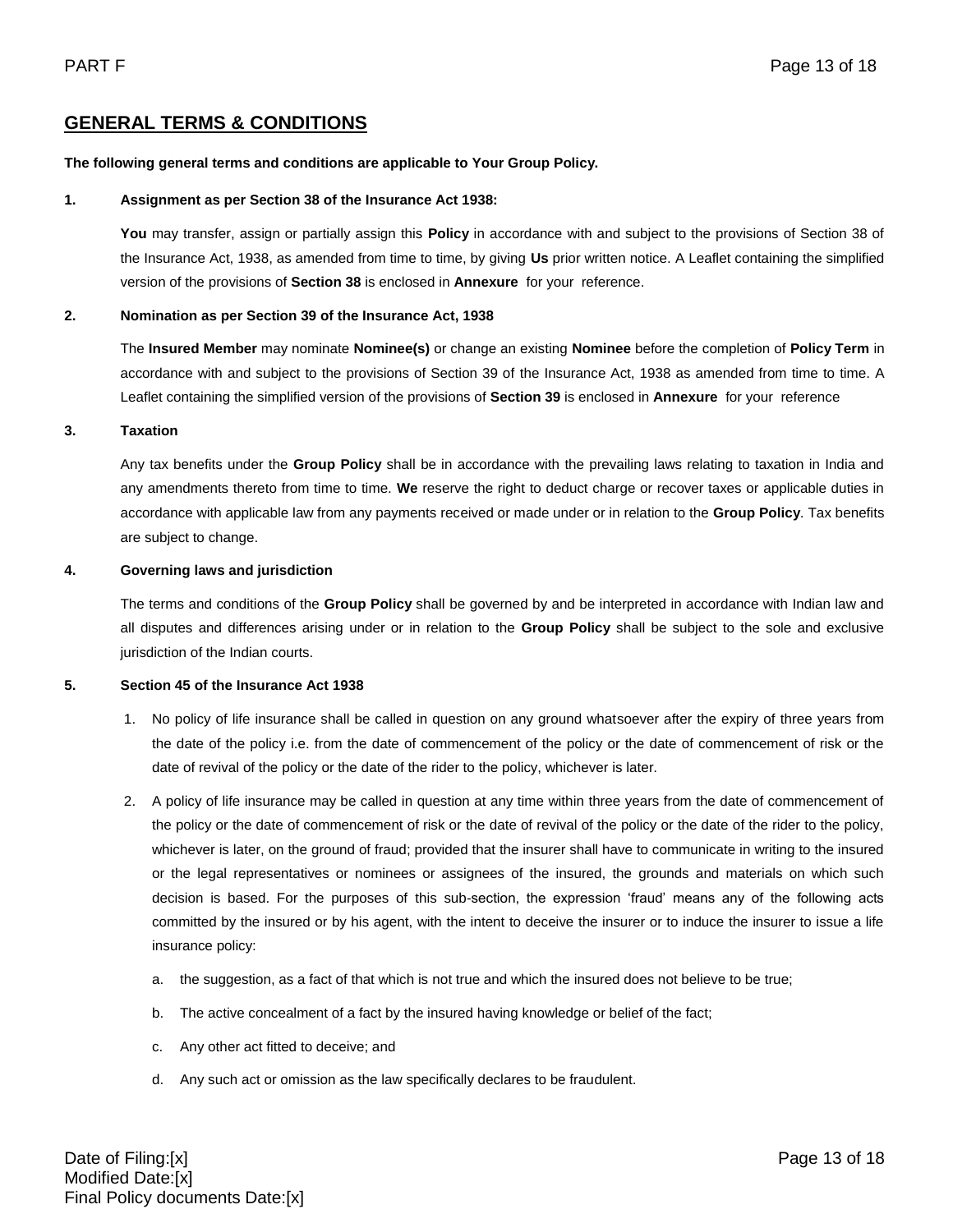Mere silence as to facts likely to affect the assessment of risk by the insurer is not fraud, unless the circumstances of the case are such that regard being had to them, it is the duty of the insured or his agent, keeping silence to speak, or unless his silence is, in itself, equivalent to speak.

- 3. Notwithstanding anything contained in sub section 2, no insurer shall repudiate a life insurance policy on the ground of fraud if the insured can prove that the misstatement of or suppression of a material fact was true to the best of his knowledge and belief or that there was no deliberate intention to suppress the fact or that such mis-statement of or suppression of a material fact are within the knowledge of the insurer; provided that in case of fraud, the onus of disproving lies upon the beneficiaries, in case the policyholder is not alive. A person who solicits and negotiates a contract of insurance shall be deemed for the purpose of the formation of the contract, to be the agent of the insurer.
- 4. A policy of life insurance may be called in question at any time within three years from the date of commencement of the policy or the date of commencement of risk or the date of revival of the policy or the date of the rider to the policy, whichever is later, on the ground that any statement of or suppression of a fact material to the expectancy of the life of the insured was incorrectly made in the proposal or other document on the basis of which the policy was issued or revived or rider issued; provided that the insurer shall have to communicate in writing to the insured or the legal representatives or nominees or assignees of the insured the grounds and materials on which such decision to repudiate the policy of life insurance is based. In case of repudiation of the policy on the ground of misstatement or suppression of a material fact, and not on ground of fraud, the premiums collected on the policy till date of repudiation shall be paid to the insured or the legal representatives or nominees or assignees of the insured within a period of ninety days from the date of such repudiation. The mis-statement of or suppression of fact shall not be considered material unless it has a direct bearing on the risk undertaken by the insurer, the onus is on the insurer to show that had the insurer been aware of the said fact, no life insurance policy would have been issued to the insured.
- 5. Nothing in this section shall prevent the insurer from calling for proof of age at any time if he is entitled to do so, and no policy shall be deemed to be called in question merely because the terms of the policy are adjusted on subsequent proof that the age of the life insured was incorrectly stated in the proposal.
- **6. Fraud, Misrepresentation and Forfeiture**: Fraud, Misrepresentation and Forfeiture would be dealt with in accordance with provisions of **Section 45** of the **Insurance Act 1938** as amended from time to time. A Leaflet containing the simplified version of the provisions of **Section 45** is enclosed in **Annexure** for your reference

#### **7. Address for communications**

All notices and communications with respect to this **Group Policy** shall be sent to **Us** at following address:

PNB MetLife India Insurance Company Limited Registered Office: 'Brigade Seshamahal' 5-Vani Vilas Road, Basavanagudi, Bangalore – 560 004

#### **8. Loss of the Group Policy document**

If the **Group Policy** is lost or destroyed, **You** may make a written request for a duplicate **Group Policy** which **We** will issue duly endorsed to show that it is in place of the original document, provided that **We** receive the fee prescribed by **Us** for issuing the duplicate policy document. Upon the issue of a duplicate policy document, the original shall cease to have any legal force or effect. **You** agree that **You** shall indemnify and hold **Us** free and harmless from and against any claims or demands that may arise under or in relation to the original **Group Policy** document.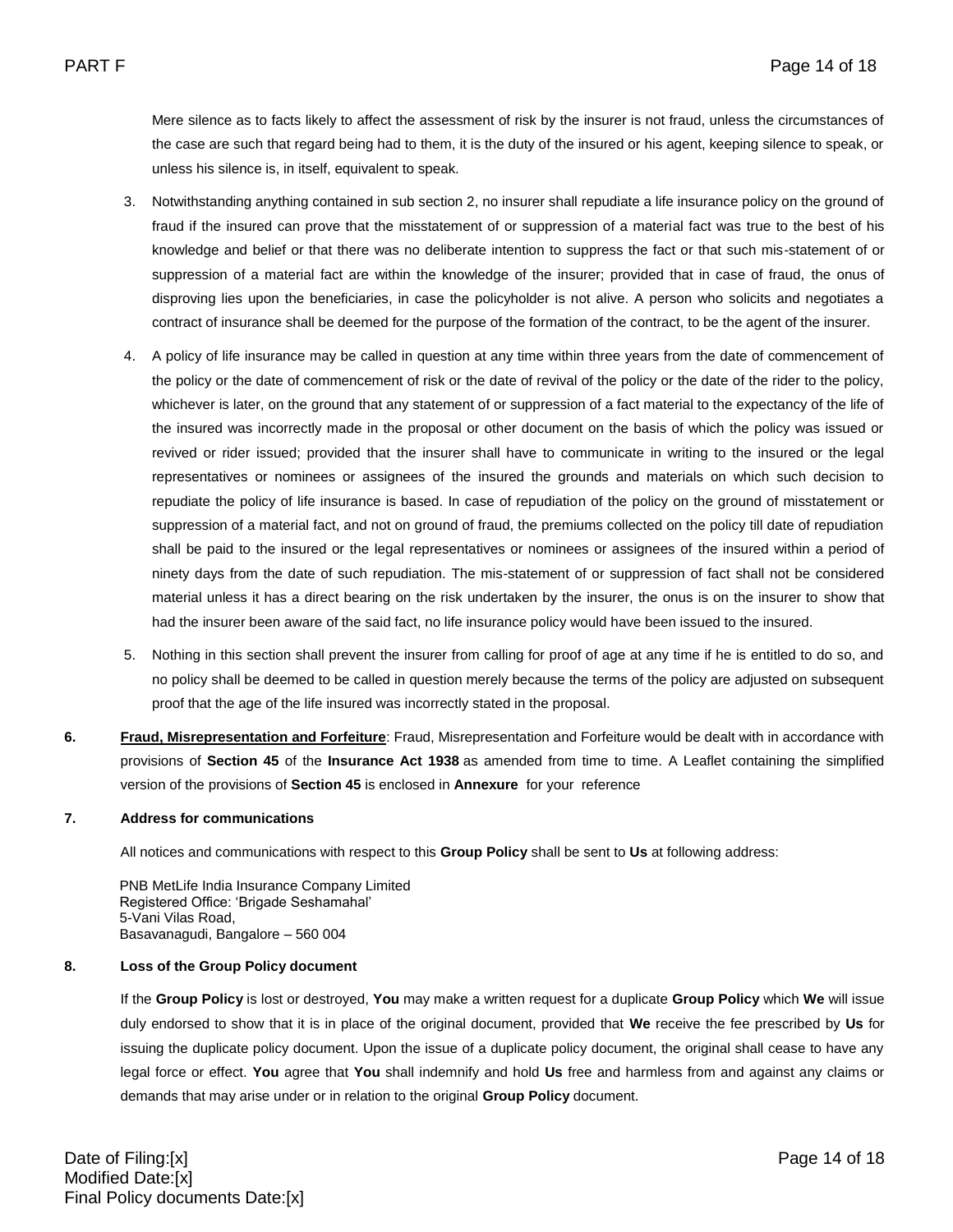# **GRIEVANCE REDRESSAL MECHANISM & OMBUDSMAN DETAILS**

#### **Grievance Redressal Mechanism**

In case **You** or the **Insured Member** or the **Nominee** have any query or complaint or grievance, **You/Insured Member/Nominee** may approach **Our** office at the following address:

**PNB MetLife India Insurance Company Ltd., 'Brigade Seshamahal' 5 Vani Vilas Road Basvangudi Bangalore – 560 004 India.** 

**Toll Free Help line: 1-800-425-6969 (8am –8pm) Phone: +91 80 2650 2244 Fax +91 80 41506969 Email: [indiaservice@pnbmetlife.com](mailto:indiaservice@pnbmetlife.com) Web: www.pnbmetlife.com** 

Please address **Your/Insured Member's/Nominee's** queries or complaints to **Our** customer services department, and **Your/Insured Member's/Nominee's** grievances to **Our** grievance redressal officer, who are authorized to review **Your/Insured Member's/Nominee's** queries or complaints or grievances and address the same. Please note that only an officer duly authorized by **Us** has the authority to resolve **Your//Insured Member's/Nominee's** queries or complaints or grievances. **We** shall in no way be responsible, or liable, or bound by, any replies or communications or undertakings, given by or received from, any financial advisor or any employee who was involved in selling **You** this **Group Policy**.

In case **You/Insured Member/Nominee** are not satisfied with the decision of the above office, or have not received any response within 10 days, **You/Insured Member/Nominee** may contact the Authority by any of the following means for resolution:

**Authority Grievance Call Centre (IGCC) Toll Free No.: 155255**

**You/Insured Member/Nominee** can register your complaint online at [http://www.igms.irda.gov.in](http://www.igms.irda.gov.in/)

**You//Insured Member/Nominee** can write or fax your complaints to **Consumer Affairs Department Insurance Regulatory and Development Authority of India 9 th Floor, United India Towers, Basheerbagh, Hyderabad – 500 029, Andhra Pradesh Fax No.: +91-40- 6678 9768 E-mail ID[: complaints@irda.gov.in](mailto:complaints@irda.gov.in)**

In case **You/Insured Member/Nominee** are not satisfied with **Our** decision/resolution of the **Company**, **You/Insured Member/Nominee** may approach the insurance ombudsman at the address in the list of ombudsman below, if **Your/Insured Member's/Nominee's** grievance pertains to**:**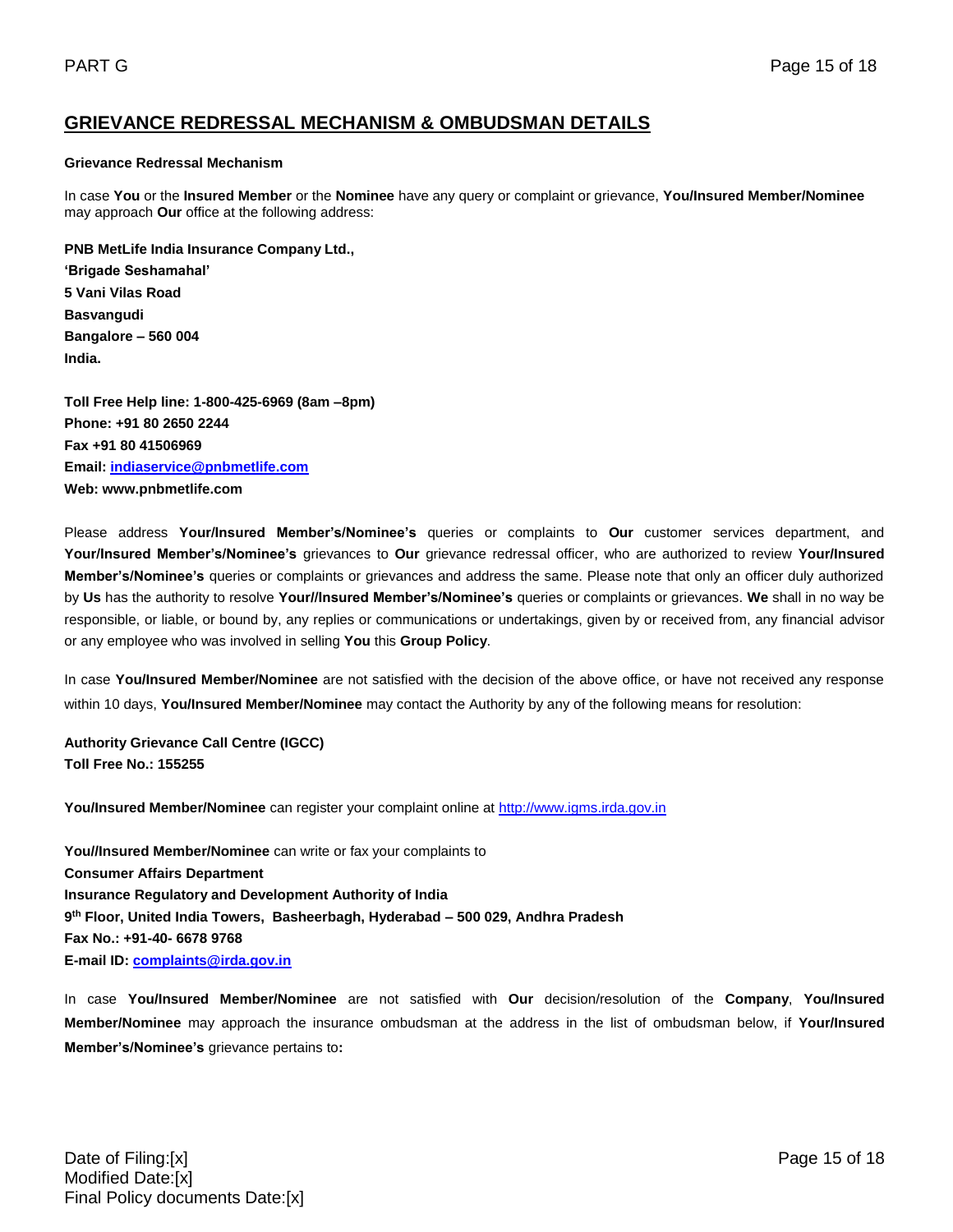- (a) Insurance claim that has been rejected or dispute of a claim on legal construction of the **Group Policy;**
- (b) Delay in settlement of claim;
- (c) Dispute with regard to premium; or
- (d) Non-receipt of **Your Group Policy** document.

The complaint should be made in writing duly signed by the **You**, **Insured Member/Nominee** with full details of the complaint and the contact information of complainant.

As per Rule 13(3) of the Redress of Public Grievances Rules 1998, the complaint to the insurance ombudsman can be made:

- (a) Only if the grievance has been rejected by the grievance redress machinery of the Insurer;
- (b) Within a period of one year from the date of rejection by the insurer; and
- (c) If it is not simultaneously under any litigation.

## **List of Insurance Ombudsman**

| <b>CONTACT DETAILS</b>                                                                                                                                                                                                                                                         | <b>JURISDICTION</b>                                                                     |
|--------------------------------------------------------------------------------------------------------------------------------------------------------------------------------------------------------------------------------------------------------------------------------|-----------------------------------------------------------------------------------------|
| <b>AHMEDABAD</b><br>Sh. P. Ramamoorthy<br>Office of the Insurance Ombudsman,<br>2nd floor, Ambica House,<br>Near C.U. Shah College,<br>5, Navyug Colony, Ashram Road,<br>Ahmedabad - 380 014<br>Tel.:- 079-27546150/139<br>Fax:- 079-27546142<br>Email:-ins.omb@rediffmail.com | State of Gujarat and Union<br>Territories of Dadra & Nagar<br>Haveli and Daman and Diu. |
| <b>BENGALURU</b>                                                                                                                                                                                                                                                               |                                                                                         |
| Shri. M. Parshad<br>Office of the Insurance Ombudsman,<br>Jeevan Mangal Bldg., 2nd Floor,<br>Behind Canara Mutual Bldgs.,<br>No.4, Residency Road,<br>Bengaluru - 560 025.<br>Tel.: 080 - 22222049<br>Email: insombudbng@gmail.com                                             | New Centre                                                                              |
| <b>BHOPAL</b><br>Sh.Raj Kumar Srivastava<br>Office of the Insurance Ombudsman,<br>Janak Vihar Complex,<br>2nd Floor, 6, Malviya Nagar, Opp. Airtel,<br>Bhopal - 462 011.<br>Tel.:- 0755-2769200/201/202<br>Fax:- 0755-2769203<br>Email:-bimalokpalbhopal@gmail.com             | States of Madhya Pradesh and<br>Chattisgarh.                                            |
| <b>BHUBANESHWAR</b><br>Office of the Insurance Ombudsman,<br>62, Forest park,<br>Bhubneshwar - 751 009.<br>Tel.:- 0674-2596461/2596455<br>Fax:- 0674-2596429<br>Email:-ioobbsr@dataone.in                                                                                      | State of Orissa.                                                                        |

Date of Filing:[x] Page 16 of 18 Modified Date:[x] Final Policy documents Date:[x]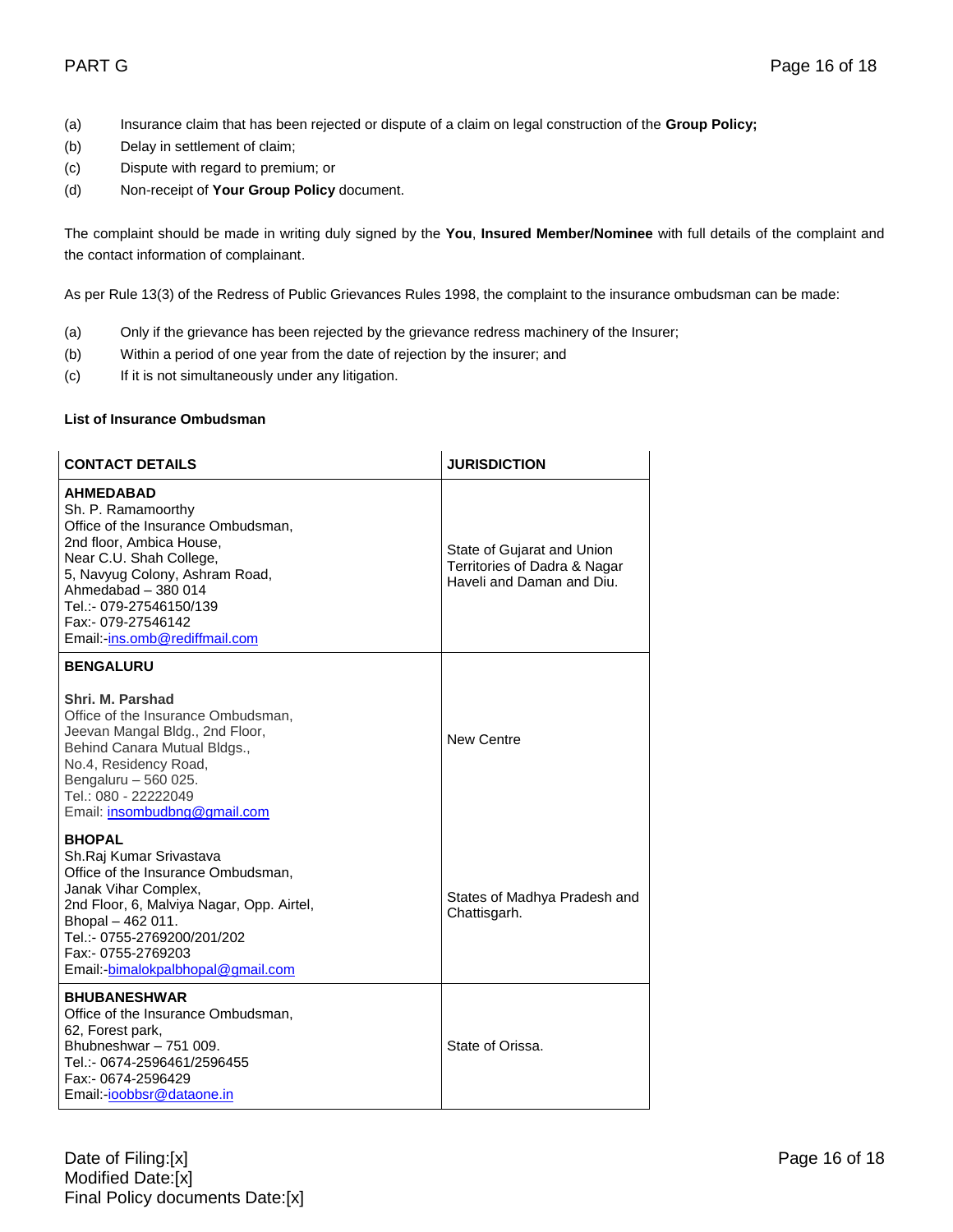| <b>CHANDIGARH</b><br>Sh.Manik B.Sonawane<br>Office of the Insurance Ombudsman,<br>S.C.O. No. 101, 102 & 103, 2nd Floor,<br>Batra Building, Sector 17 - D,<br>Chandigarh - 160 017.<br>Tel.:- 0172-2706196/5861/6468<br>Fax:- 0172-2708274<br>Email:-ombchd@yahoo.co.in                              | States of Punjab, Haryana,<br>Himachal Pradesh, Jammu &<br>Kashmir and Union territory of<br>Chandigarh.                               |
|-----------------------------------------------------------------------------------------------------------------------------------------------------------------------------------------------------------------------------------------------------------------------------------------------------|----------------------------------------------------------------------------------------------------------------------------------------|
| <b>CHENNAI</b><br>Sh. Virender Kumar<br>Office of the Insurance Ombudsman,<br>Fatima Akhtar Court,<br>4th Floor, 453 (old 312), Anna Salai, Teynampet,<br>CHENNAI - 600 018.<br>Tel.:- 044-24333678/664/668<br>Fax:- 044-24333664<br>Email:-chennaiinsuranceombudsman@gmail.com                     | State of Tamil Nadu and Union<br>Territories - Pondicherry Town<br>and Karaikal (which are part of<br>Union Territory of Pondicherry). |
| <b>DELHI</b><br>Office of the Insurance Ombudsman,<br>2/2 A, Universal Insurance Building,<br>Asaf Ali Road,<br>New Delhi - 110 002.<br>Tel.:- 011-23239611/7539/7532<br>Fax:- 011-23230858<br>Email:-jobdelraj@rediffmail.com                                                                      | States of Delhi and Rajasthan.                                                                                                         |
| <b>GUWAHATI</b><br>Sh.D.C.Choudhury<br>Office of the Insurance Ombudsman,<br>'Jeevan Nivesh', 5th Floor,<br>Nr. Panbazar over bridge, S.S. Road,<br>Guwahati - 781001(ASSAM).<br>Tel.:- 0361-2132204/2131307/2132205<br>Fax:- 0361-2732937<br>Email:- ombudsmanghy@rediffmail.com                   | States of Assam, Meghalaya,<br>Manipur, Mizoram, Arunachal<br>Pradesh, Nagaland and<br>Tripura.                                        |
| <b>HYDERABAD</b><br>Sh. G.Rajeswara Rao<br>Office of the Insurance Ombudsman,<br>6-2-46, 1st floor, "Moin Court"<br>Lane Opp. Saleem Function Palace,<br>A. C. Guards, Lakdi-Ka-Pool,<br>Hyderabad - 500 004.<br>Tel.:- 040-23325325/23312122<br>Fax:- 040-23376599<br>Email:-insombudhyd@gmail.com | States of Andhra Pradesh,<br>Karnataka and Union Territory<br>of Yanam - a part of the Union<br>Territory of Pondicherry.              |
| Jaipur<br>Shri. Ashok K. Jain<br>Office of the Insurance Ombudsman,<br>Jeevan Nidhi - II Bldg., Gr. Floor,<br>Bhawani Singh Marg,<br>Jaipur - 302 005.<br>Tel.: 0141 -<br>Fax: 0141 -                                                                                                               | <b>New Centre</b>                                                                                                                      |
| <b>KOCHI</b><br>Office of the Insurance Ombudsman,<br>2nd Floor, CC 27 / 2603, Pulinat Bldg.,                                                                                                                                                                                                       | State of Kerala and Union<br>Territory of (a) Lakshadweep<br>(b) Mahe-a part of Union                                                  |

Date of Filing:[x] Page 17 of 18 Modified Date:[x] Final Policy documents Date:[x]